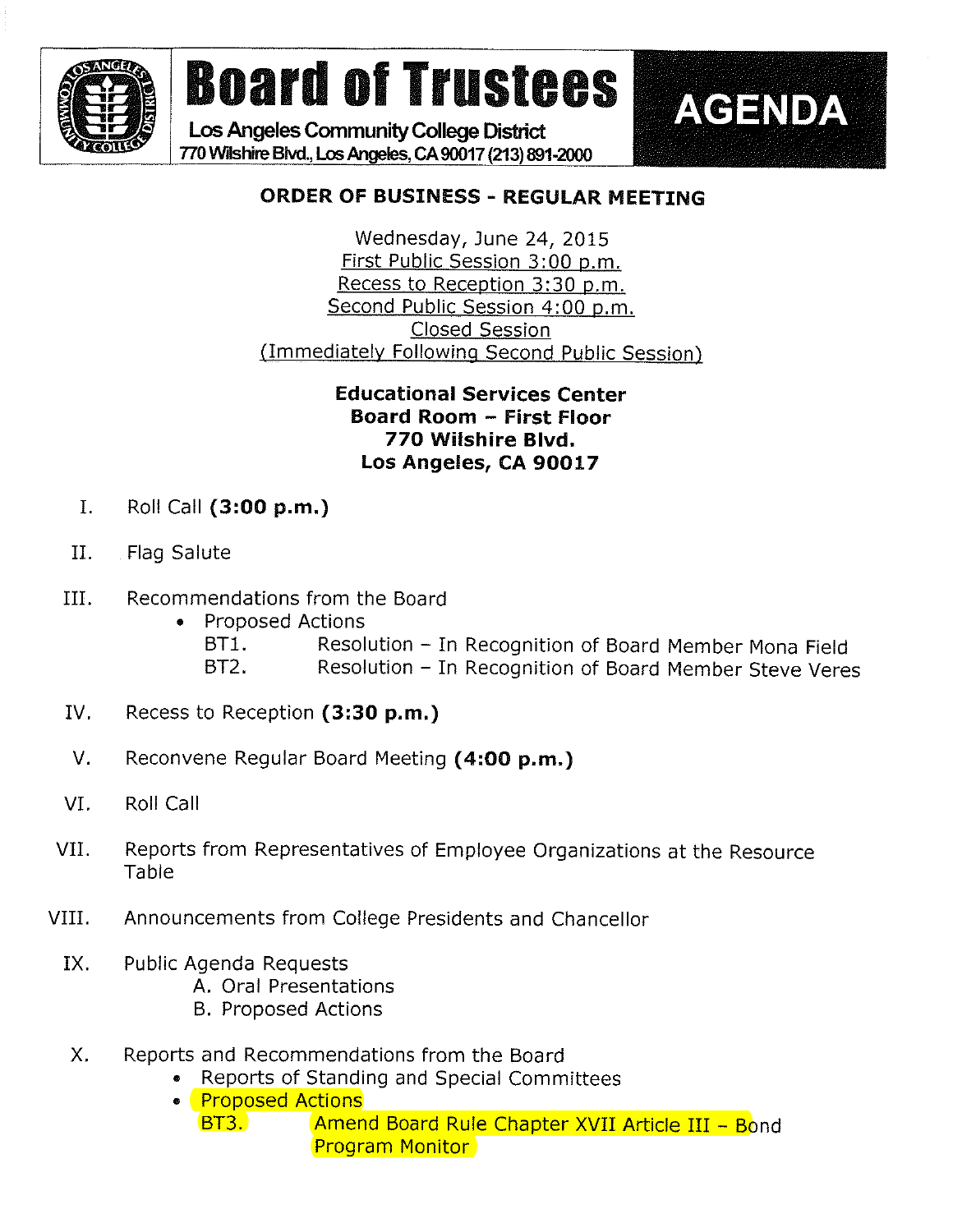

Los Angeles Community College District

Noticed: June 13, 2015

ACTION

Com. No. BT3

**Division** 

**Board of Trustees** 

June 24, 2015

### Subject: AMEND BOARD RULE CHAPTER XVII ARTICLE III - BOND PROGRAM MONITOR

Amend Board Rule 17300 as follows:

#### 17300 Retention of the Bond Program Monitor

The Los Angeles Community College District Board of Trustees and Chancellor authorizes the retention of a consultant the Internal Audit Unit to ensure that its capital program funded by Proposition A, Proposition AA, and Measure J ("Bond Program") is performing with the utmost integrity and in furtherance of that objective authorize the Bond Program Monitor to investigate and report on circumstances involving action or inaction by an employee, contractor, consultant, or Trustee that the Bond Program Monitor reasonably suspects may involve or aid and abet in the occurrence of misconduct constituting fraud, corruption, a violation of a non-discretionary law, rule or regulation, an abuse of discretion in the exercise of a right or authority granted under a discretionary law, rule, or regulation, gross mismanagement or other actions or inactions occurring in the context of an evident deliberate or reckless disregard of an actual or probable waste or abuse of District funds.

- 17300.1 Reporting
	- A. General Reporting

The Director of Internal Audit shall serve as the Bond Program Monitor, shall report directly to the Board of Trustees, but be directed and supervised on a dayto-day basis by the Chancellor or designee. To the extent that reports reflect matters under investigation for which a final determination has not been made. such reports shall be treated as confidential pursuant to the "deliberative process" exception of the California Public Records Act.

**B.** Executive Briefings

As determined by the District, the Bond Program Monitor shall provide periodic briefings and reports to keep executive management for the District apprised of important undertakings by the Bond Program Monitor, their outcomes, and other matters that warrant attention, including timely advice to the Chancellor if any employee, official, contractor, consultant or Trustee attempts to impede or obstruct any investigation or other activity of the Bond Program Monitor

| Chancellor and<br>Secretary of the Board of Trustees |                             |      |                          | Ena<br>Field<br>Fong | Pearlman<br>Svonkin<br>Veres |                               |
|------------------------------------------------------|-----------------------------|------|--------------------------|----------------------|------------------------------|-------------------------------|
| B١                                                   |                             | Date |                          | Moreno               | Vacant                       | Student Trustee Advisory Vote |
| Page<br>Pages<br>'n.                                 | Com. No.<br>BT <sub>3</sub> | Div. | <b>Board of Trustees</b> |                      | Date<br>Noticed:             | 6/24/15<br>6/13/15            |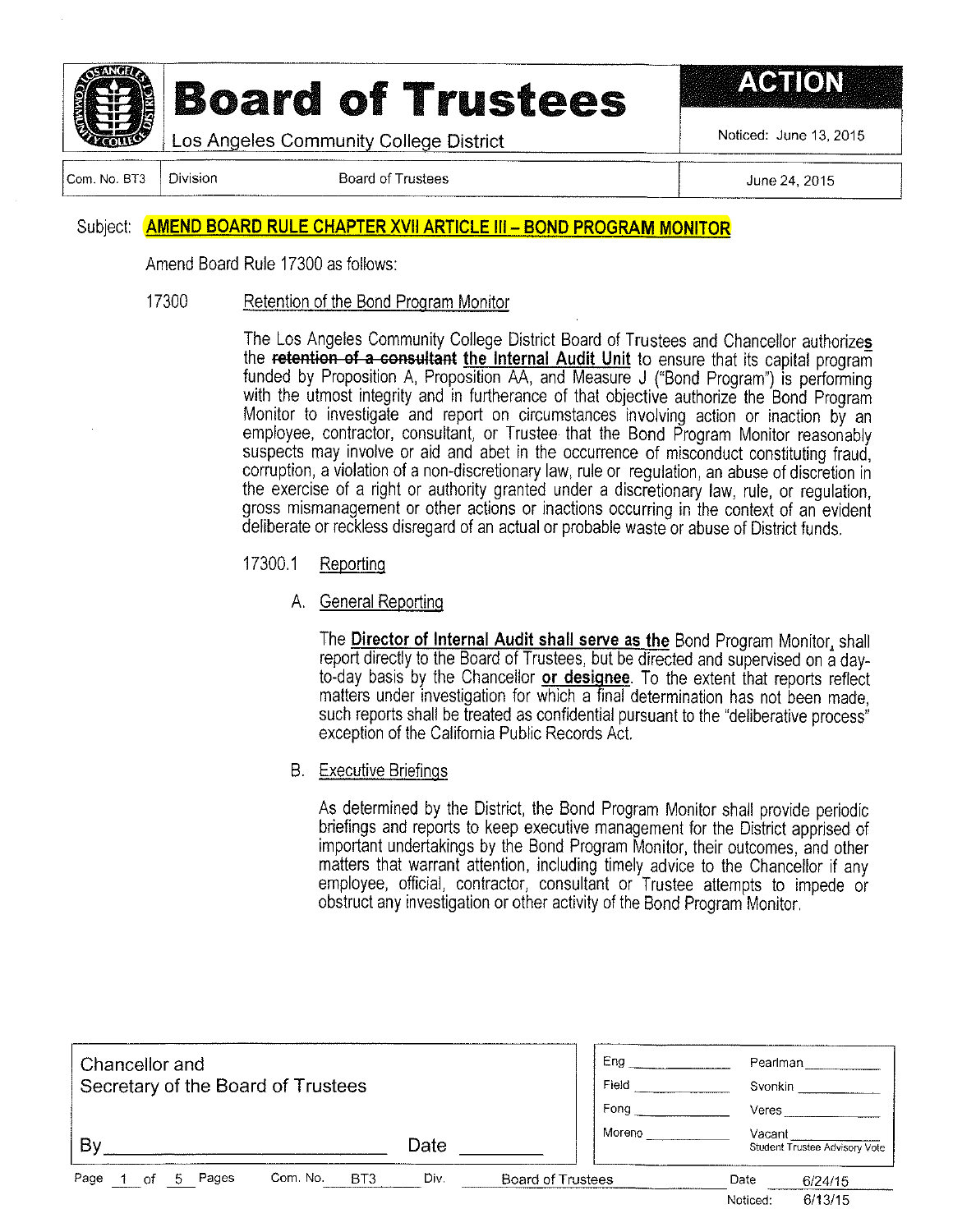Los Angeles Community College District

| Com. No. BT3   Division | Board of Trustees |  | Date: June 13, 2015 |
|-------------------------|-------------------|--|---------------------|

### C. Semiannua! Reports

The Bond Program Monitor shall make semiannual reports on its activities, which shall be available to the public and, not later than three days after issuance of any report that is publicly available, post that report on the Bond Program Monitor website. Such website shall include a service that allows an individual to request automatic receipt of information relating to any public report, or portion thereof, by means of electronic transmittal of the information, or notice of the availability of the information, without further request.

### 17300.2 Generally Authorized Activities

The Bond Program Monitor is authorized to interview witnesses, take testimony, and demand the production of any information, documents, reports, answers; records, accounts, papers, and other data and documentary evidence the Bond Program Monitor deems material, relevant, and reasonably related to any investigation of misconduct related to the Bond Program.

### 17301 Powers and Duties

The Bond Program Monitor shall have the following powers and duties:

- A. to plan, direct, and monitor day-to-day operations of the Bond Program insofar as may involve the detection, prevention, occurrence, or report of misconduct, or the threat of mjsconduct, related to the Bond Program;
- B. to receive and with integrity, objectivity, independence, and confidentiality, investigate complaints concerning incidents of possible misconduct, related to the Bond Program; and
- C, to evaluate the policies and procedures governing the Bond Program, as we!! as where appropriate, the performance of work related to the Bond Program, in order to develop recommendations on revisions that would facilitate prevention and detection of possible misconduct reiated to the Bond Program;

### 17302 Whistlebiower Hotline

The Bond Program Monitor is directed to maintain a toll-free "Whistiebiower Hotline" and a post office box for anonymous reporting, for the purpose of receiving citizen and empioyee reports of misconduct'reiated to' the Bond Program. Unless the caller consents to disclosure, the identity of any individual providing such reports shall to the maximum extent allowed by applicable iaw be kept confidentiai and any persons involved in the reporting should not be alerted until an investigation is complete and a corrective action is recommended by the Bond Program Monitor and approved by the District. All reports received shall be prioritized and investigated according to the nature and urgency of the allegation and the credibility of the report. The hotline and post office box will be publicized in a manner reasonably designed to reach all employees, contractors, and consultants, including, without limitation, by posting informative notices at

| Page 2 of 5 |  | Pages | Com. No. | BT3 | Div. | <b>Board of Trustees</b> | Date     | 6/24/15 |
|-------------|--|-------|----------|-----|------|--------------------------|----------|---------|
|             |  |       |          |     |      |                          | Noticed: | 6/13/15 |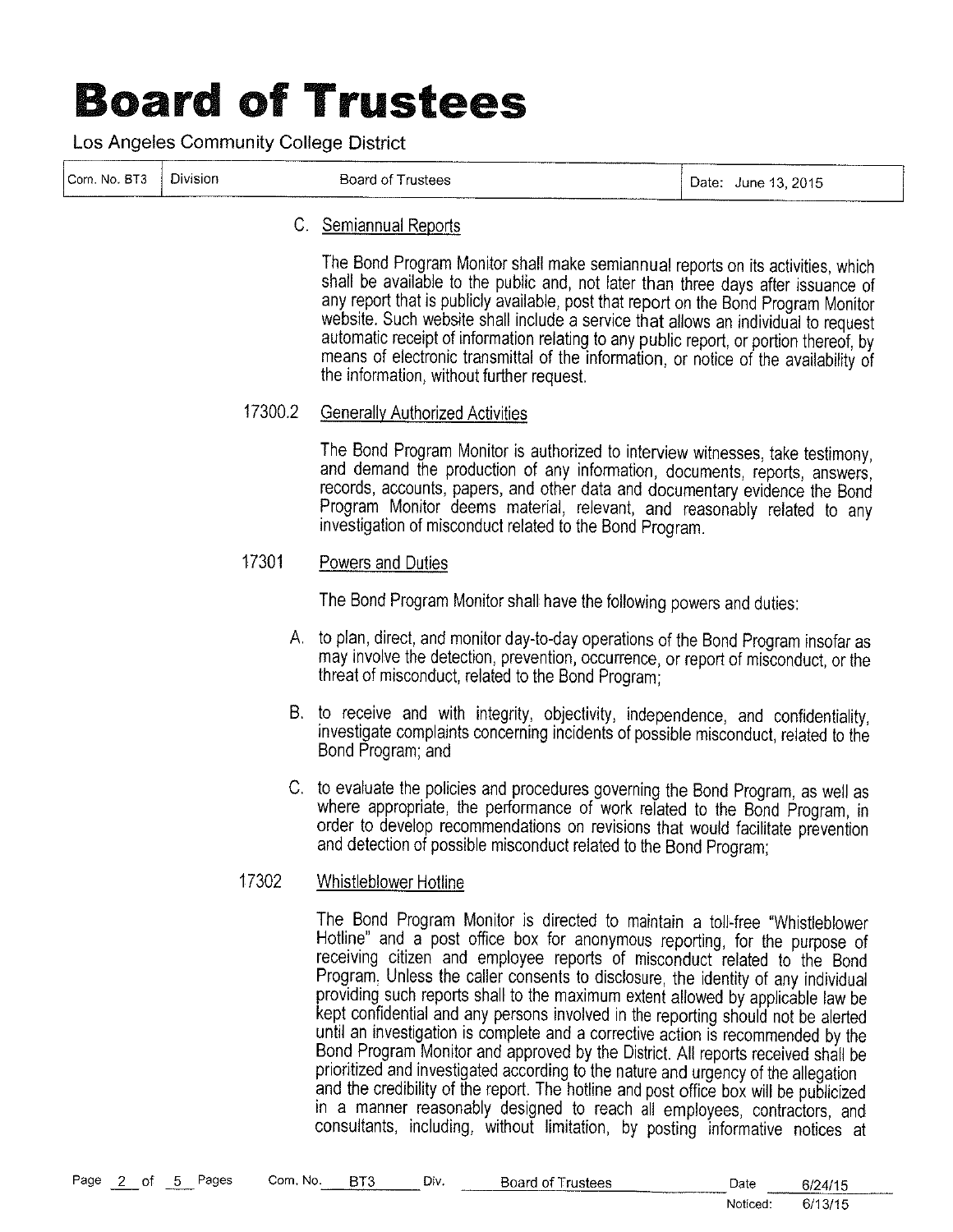Los Angeles Community College District

|              |          |       | LOS Angeles Community College District                                                                                                                                                                                                                                                                                                                                                                                                                                                                                                        |                     |
|--------------|----------|-------|-----------------------------------------------------------------------------------------------------------------------------------------------------------------------------------------------------------------------------------------------------------------------------------------------------------------------------------------------------------------------------------------------------------------------------------------------------------------------------------------------------------------------------------------------|---------------------|
| Com. No. BT3 | Division |       | <b>Board of Trustees</b>                                                                                                                                                                                                                                                                                                                                                                                                                                                                                                                      | Date: June 24, 2015 |
|              |          |       | locations where employees congregate and providing links on the websites<br>maintained by the District (including, without limitation, the Bond Program<br>website) and the Bond Program Monitor. The Bond Program Monitor shall<br>follow the Whistleblower Complaint Process in Board Rule 7902, with<br>membership for the Review Committee discrete from the membership for<br>the Review Committee for operational matters.                                                                                                              |                     |
|              |          | 17303 | <b>Investigation Reports and Other Documentary Material</b>                                                                                                                                                                                                                                                                                                                                                                                                                                                                                   |                     |
|              |          |       | A. Public Summary                                                                                                                                                                                                                                                                                                                                                                                                                                                                                                                             |                     |
|              |          |       | Upon conclusion of an investigation into possible misconduct, and in the interest<br>of accountability, the Bond Program Monitor shall prepare a written report on the<br>investigation as appropriate and such report shall be released to the public,<br>subject to any redactions needed to protect witnesses. The Bond Program<br>Monitor's investigation reports should be provided to the Chancellor and the<br>Board of Trustees, and may also be provided to parties affected by or involved in<br>the investigation, if appropriate. |                     |
|              |          |       | B. Investigatory Materials                                                                                                                                                                                                                                                                                                                                                                                                                                                                                                                    |                     |
|              |          |       | In light of the purpose of the Bond Program Monitor as stated in Board Rule<br>17300, the records of the Bond Program Monitor are presumptively deemed<br>investigatory records exempt from disclosure under the California Public Records                                                                                                                                                                                                                                                                                                    |                     |

Act. However, materials provided to the Board of Trustees for a matter that will be discussed in public session must be made available contemporaneously to the public as required by the Ralph M. Brown Act. Materials that relate to potential or existing litigation, employee privacy or other matters exempt from disclosure or subject to a lawful closed session discussion shall not be subject to public disclosure except as required by law.

#### 17304 Duty of Vigilance and Cooperation

It shall be the duty of every employee, contractor, consultant, and Trustee to extend full cooperation and all reasonable assistance to the Bond Program Monitor and his/her designees in connection with any Bond Program Monitor investigation, and all Trustees, employees, contractors, consultants are expected to be vigilant in preventing and reporting fraud, abuse, and corruption.

#### 17305 **Retaliation Prohibited**

No employee, contractor, consultant, student or Trustee shall retaliate against, punish, or penalize any person for complaining to, cooperating with, or assisting the Bond Program Monitor in the performance of his or her duties. Any employee, contractor, consultant, student or Trustee who violates the provisions of this section shall be subject to disciplinary action, in accordance with the due process provisions associated with his or her position.

| Page 3 of 5 |  | <b>MARKET COMMENT</b> | Pages | Com. No. | BT3 | Div. | <b>Board of Trustees</b> | Date     | 6/24/15 |
|-------------|--|-----------------------|-------|----------|-----|------|--------------------------|----------|---------|
|             |  |                       |       |          |     |      |                          | Noticed: | 6/13/15 |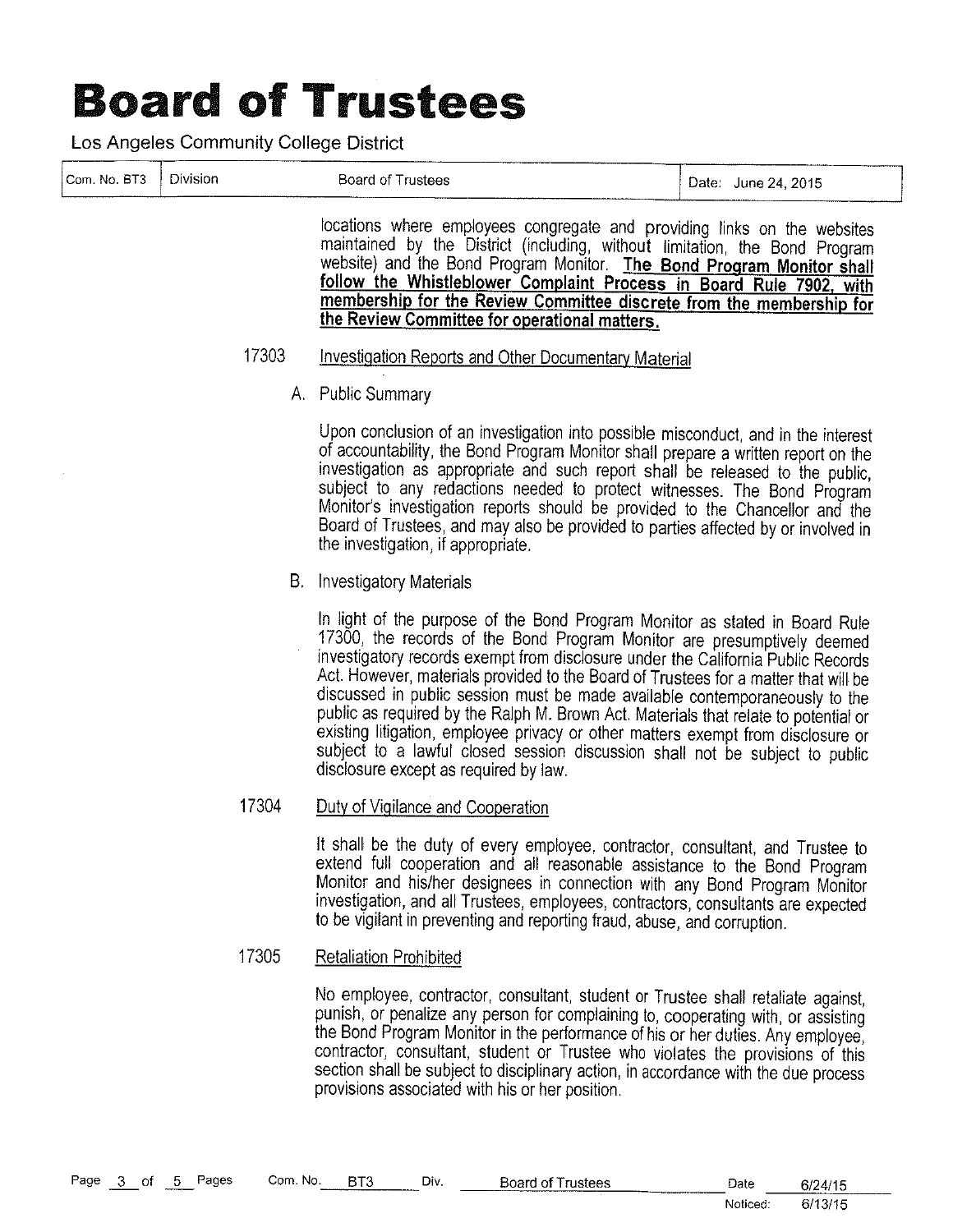Los Angeles Community College District

|              |          | ------------------- |                        |
|--------------|----------|---------------------|------------------------|
| Com. No. BT3 | Division | Board of Trustees   | June 24, 2015<br>Date: |
|              |          | -------------       |                        |

#### 17306 Referrals of Investigations

Upon making a preliminary determination that alleged misconduct may involve possible criminal conduct, the Bond Program Monitor, in consultation with the Chancellor, may refer complaints regarding such misconduct to the appropriate law enforcement authority. In the event that the Chancellor is the alleged wrongdoer, the Bond Program Monitor shall consult with the Board President.

#### 17307 Conflicts of Interest

The Bond Program Monitor, and its staff members, must be free both in fact and appearance from person, external, and organizational impairments to its objectivity and independence. Consistent with the foregoing, all allegations against the Bond Program Monitor or its staff for violations of the provisions of these rules and any matters that the Bond Program Monitor determines cannot be objectively and independently investigated by the Bond Program Monitor shall be submitted directly to the Chancellor and, if appropriate, to proper law enforcement authorities. The Bond Program Monitor and its staff shall submit to periodic background checks and shall submit such conflict of interest disclosures and certifications as may be requested by the District in order to confirm compliance with this requirement.

#### 17308 Legal Counsel

The Bond Program Monitor shall have available legal counsel, through an appropriate competitive selection process, retain, at the expense of the District, its own legal counsel, who shall not be a legal counsel contemporaneously retained by the District on any other bond matters, to advise the Bond Program Monitor on legal matters related to performance of its functions under these rules and who shall be free of any conflicts of interest. Such legal counsel is not retained to provide advice to the Bond Program Monitor on matters relating to the Bond Program Monitor's legal or contractual duties to the District or on questions that may arise between the District and the Bond Program Monitor relating to the adequacy of the Bond Program Monitor's performance. Such legal counsel shall be deemed to be in a direct and confidential client-attorney relationship with the District, and not with the Bond Program Monitor individually, and the District shall be deemed the holder of all related legal privileges.

#### 17309 Internal Principles, Policies, and Procedures

The Bond Program Monitor and its staff shall act with integrity and exercise objectivity and professional skepticism and avoid circumstances that would cause a reasonable and informed third party to believe that the Bond Program Monitor or its staff is not capable of exercising objectivity and impartial judgment or that the Bond Program Monitor's work has been compromised. Consistent with the foregoing, the Bond Program Monitor shall (1) develop internal rules and procedures for conduct of investigations and for external quality assurance reviews of investigations and other activities of the Bond Program Monitor,

| Page | $\overline{4}$ | of | $5 -$ | Pages | Com. No. | BT3 | Div. | <b>Board of Trustees</b> | Date     | 6/24/15 |
|------|----------------|----|-------|-------|----------|-----|------|--------------------------|----------|---------|
|      |                |    |       |       |          |     |      |                          | Noticed: | 6/13/15 |